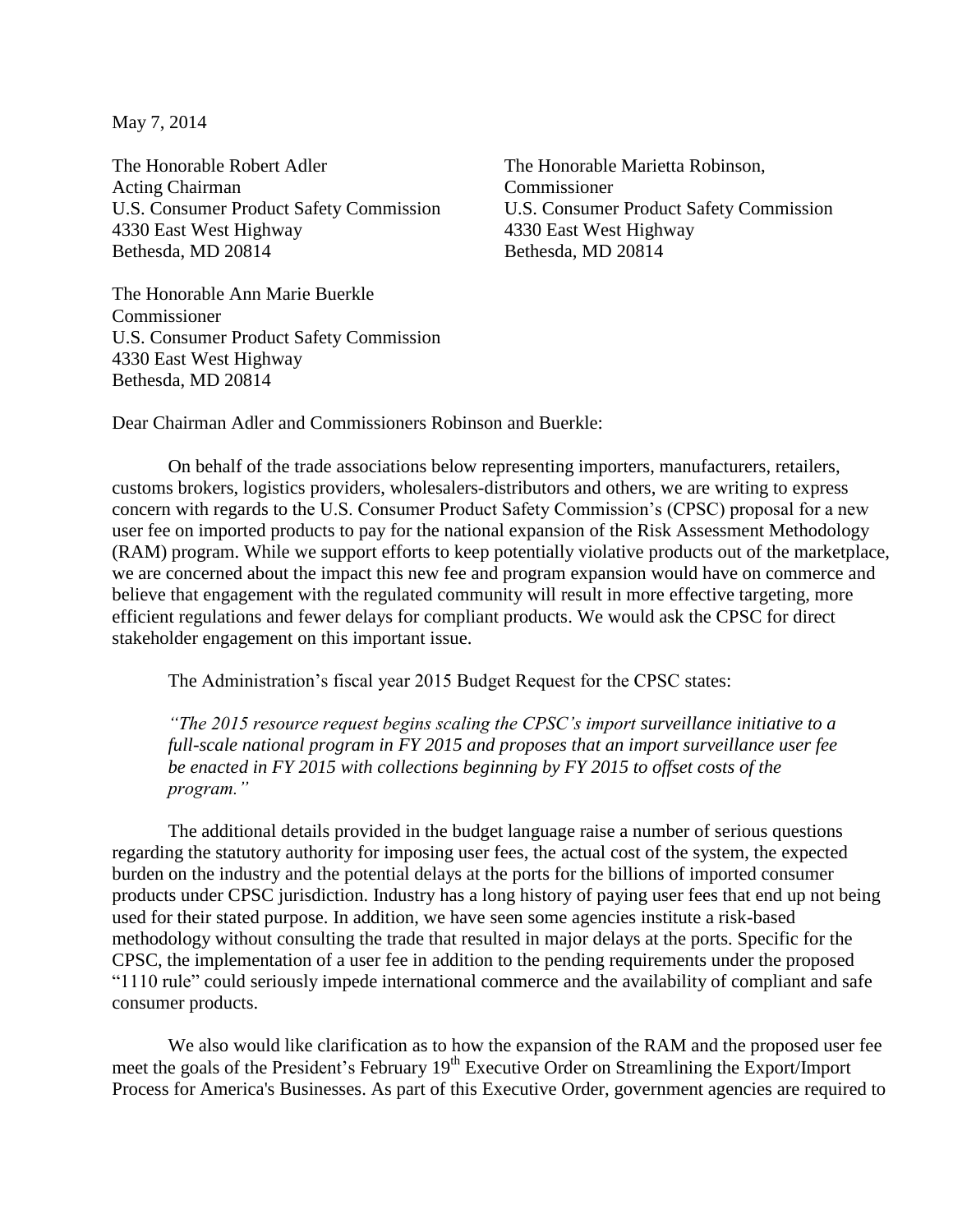streamline their data needs through the International Trade Data System working with Customs and Border Protection. The Executive Order also sets up Border Interagency Executive Council (BIEC) and we understand the CPSC is taking a leadership role with one of the subcommittees. One of the stated goals for the BIEC is to engage with and consider the advice of industry and other relevant stakeholders regarding opportunities to improve supply chain management processes, with the goal of promoting economic competitiveness through enhanced trade facilitation and enforcement. This important discussion should include outreach on the RAM, the proposed user fee and the Section 1110 rule which would require additional data from the trade.

To be clear, we support the CPSC's overall import surveillance and enforcement activities and the import surveillance program mission "to identify and interdict violative or potentially hazardous consumer products at U.S. ports of entry while expediting the entry of compliant trade." In order to help the CPSC meet this mission, we request that the Commission directly and regularly engage all relevant stakeholders, especially those involved in global trade, to thoroughly explore pathways forward that would not only help CPSC achieve its mission, but ensure the continuing flow of legitimate commerce with minimal disruption.

While we understand that the continued expansion of the RAM is an integral part of the CPSC's import enforcement program, it would be extremely helpful to both the trade community and national policy makers to have more visibility into the parameters of the program. Moving forward with a new import user fee, certificate filing mandate or other import entry conditions without a thorough exploration of the supply chain impact of these proposals with industry stakeholders could cause significant problems for both the industry as well as the agency.

Thank you for your consideration of this issue. We fully believe that the CPSC should move toward the establishment of a permanent stakeholder advisory group, as CBP and other federal agencies have, in order to regularize needed input into product safety issues of mutual importance. Each of our organizations continues to stand ready to work with the Commission and the excellent staff of the CPSC in furtherance of our mutual goal of consumer product safety. If you have any questions, please contact Jonathan Gold, Vice President for Supply Chain and Customs Policy with the National Retail Federation at (202) 626-8193 or goldj@nrf.com.

## Sincerely,

American Apparel & Footwear Association American Association of Exporters and Importers American Home Furnishings Alliance American Pyrotechnics Association Baby Carrier Industry Alliance Business Alliance for Customs Modernization Business and Institutional Furniture Manufacturers Association Coalition for Safe and Affordable Childrenswear CONECT - Coalition of New England Companies for Trade Consumer Specialty Products Association Craft and Hobby Association Express Association of America